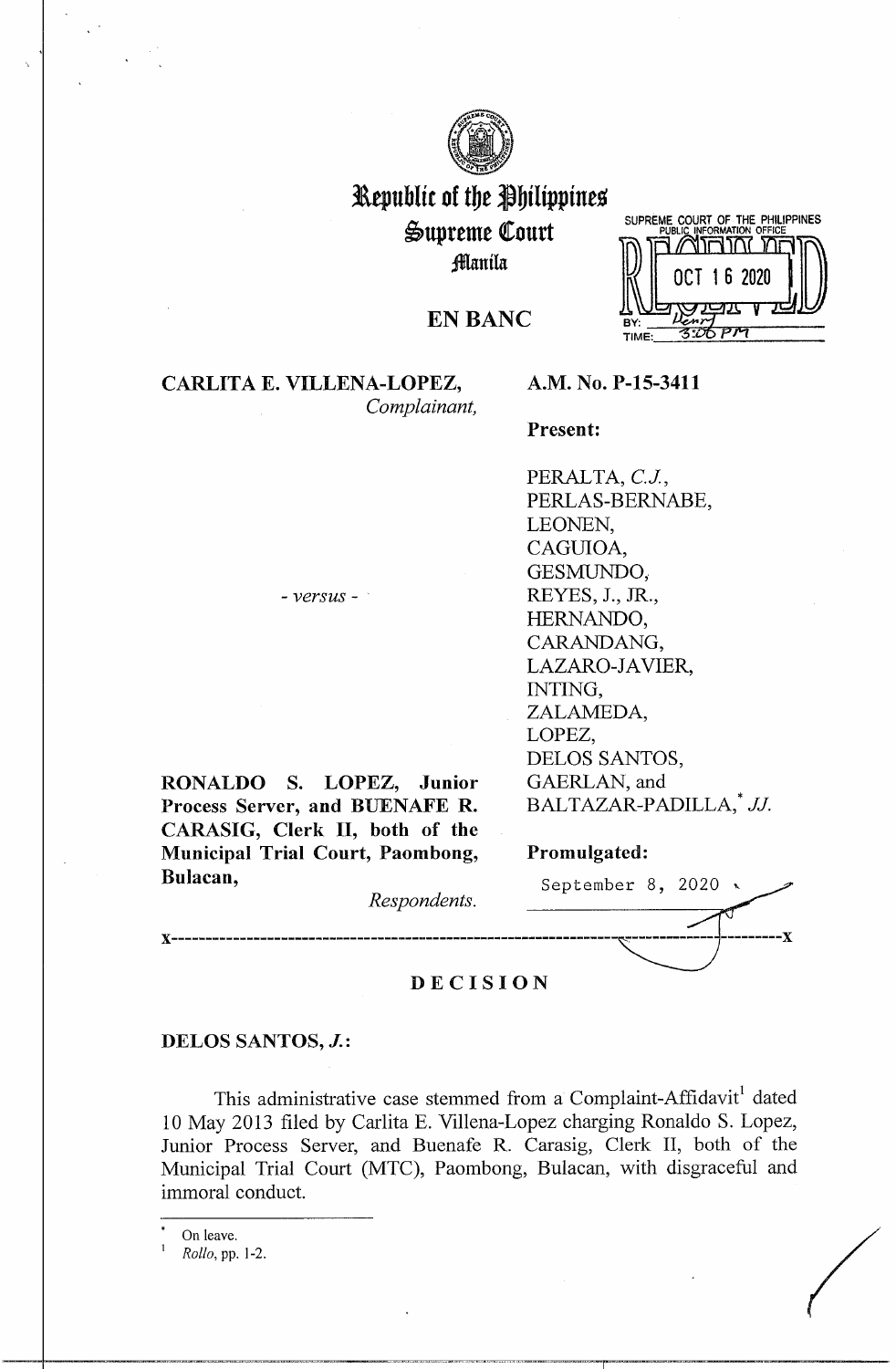/

### *The Facts of the Case*

Carlita E. Villena-Lopez (complainant), a court employee at the Office of the Clerk of Court, Regional Trial Court (RTC), Malolos City, Bulacan, alleged that she and respondent Ronaldo S. Lopez (Lopez) are husband and wife, joined in marriage on 11 February 1995 in a religious ceremony. They are blessed with three children. Their relationship, however, turned sour and they started having problems when Lopez engaged in extra-marital affairs with respondent Buenafe R. Carasig (Carasig). According to complainant, the intimate relationship between respondents was common knowledge in the MTC, Paombong, Bulacan but that it was denied by Lopez when she confronted him.

Sometime in December 2007, Lopez finally left their conjugal home and stayed with his parents. Complainant, nonetheless, kept her silence about her husband's illicit affairs for almost seven years for the sake of their children. However, it was their-children who discovered their father's affair when respondents were seen at a family gathering and rode together in their vehicle. When complainant confronted Lopez again, the latter finally admitted his extra-marital relationship with Carasig.

Complainant contended that respondents should be administratively liable for disgraceful and immoral conduct for they have damaged the integrity of the judiciary which name they are bound to protect and preserve as personnel of the court of justice. Complainant added that respondents failed to adhere to the exacting standards of morality and decency, both in the professional and private conduct. Moreover, respondents' open and public display of affection caused psychological, emotional, and spiritual damage not only to complainant but also to her children. Complainant attached to the complaint the photographs gathered from social networks sites showing the intimate relationship between respondents.

In his Comment<sup>2</sup> dated 17 June 2013, Lopez informed the Office of the Court Administrator (OCA) that he had filed his resignation letter dated 27 May 2013 to Judge Rowena H. Rama-Chavez (Judge Rama-Chavez) of MTC, Paombong, Bulacan. He stated that he resigned after 14 years in the service to show his respect for the judiciary and not to avoid any administrative sanctions. He added that he will not file any comment on the complaint and is leaving the matter to the discretion of the Court.

In her Comment<sup>3</sup> dated 18 June 2013, Carasig informed the OCA that she had likewise tendered her resignation letter dated 30 May 2013 to Judge Rama-Chavez and stated in the said letter that she will no longer file any comment on the complaint.

<sup>2</sup>Id. at 16.

Id. at 12.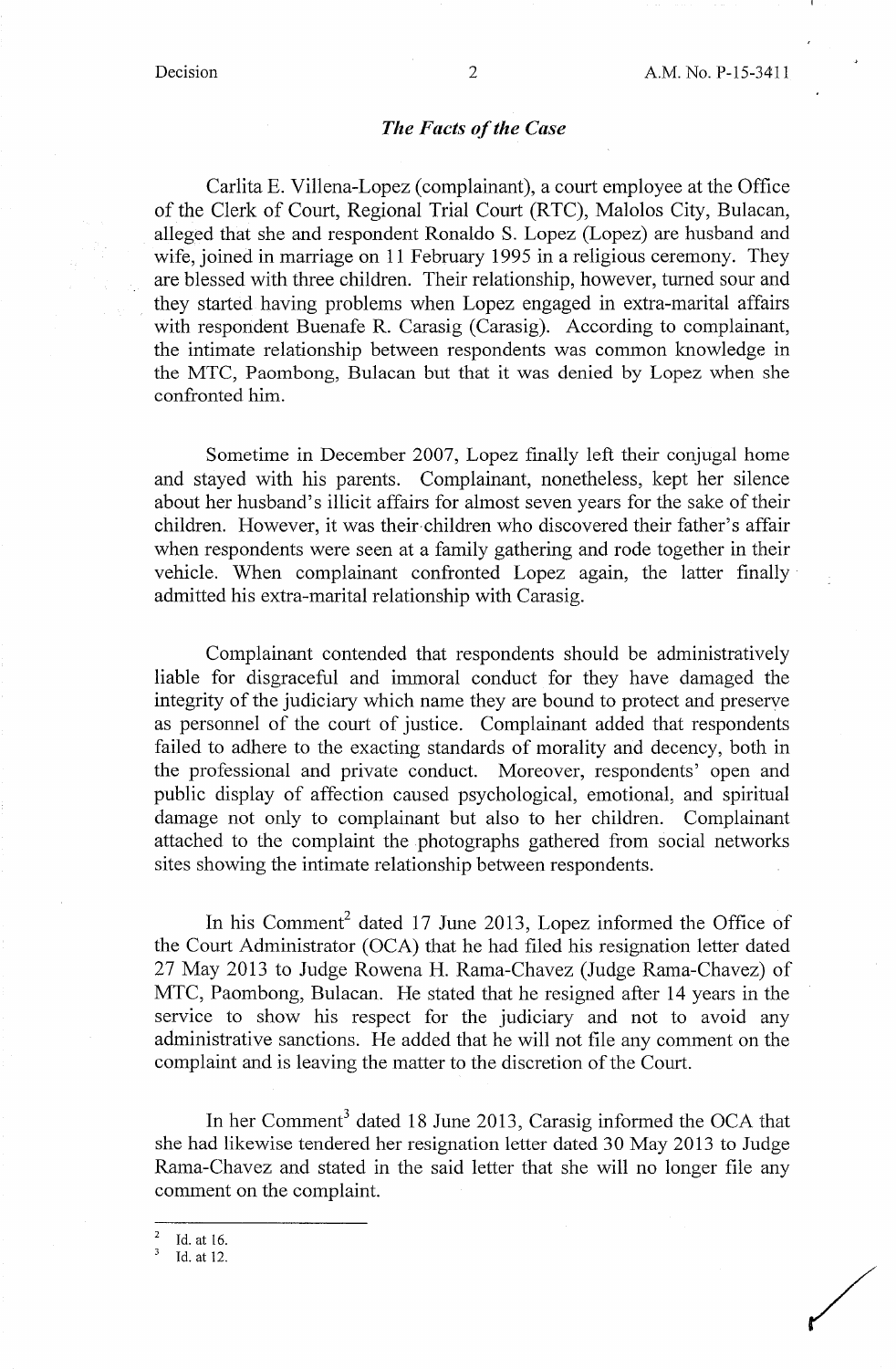On 25 September 2013, the OCA received the Affidavit of Desistance<sup>4</sup> from complainant stating that she is no longer interested in the prosecution of the case against respondents and accordingly moved for the dismissal of the case.

#### *The OCA 's Recommendation*

On 14 September, 2015, the OCA reported its findings on the case and recommended as follows -

- a. the instant administrative complaint against Ronaldo S. Lopez, Junior Process Server, and Buenafe R. Carasig, Clerk II, both formerly of the Municipal Trial Court, Paombong, Bulacan, be **RE-DOCKETED** as a regular administrative matter;
- b. respondents Lopez and Carasig be found **GUILTY** of Disgraceful and Immoral Conduct, and that each of them be **FINED** in the amount of Fifty Thousand Pesos ([P]50,000.00), to be deducted from the monetary value of their respective leave credits, and the balance, if any, to be paid directly to the Court within thirty (30) days from receipt of notice; and
- c. the Finance Management Office be **DIRECTED** to **DEDUCT** the fine of Php50,000.00 imposed against respondents Lopez and Carasig from whatever sums are due to them as accrued leave credits, if sufficient.<sup>5</sup>

#### *Issue*

Whether or not respondents are guilty of disgraceful and immoral conduct.

#### *The Ruling of the Court*

The recommendations of the OCA are well taken.

The image of a court of justice is necessarily mirrored in the conduct, official or otherwise, of the men and women who work thereat, from the judge to the least and lowest of its personnel  $-$  hence, it becomes the imperative sacred duty of each and everyone in the court to maintain its good name and standing as a true temple of justice.<sup>6</sup>

<sup>4</sup>Id. at 21.

Id. at 26. (Emphasis on the original)

<sup>6</sup>*Judge Sealana-Abbu v. Laurenciana-Hurano,* 558 Phil. 24, 32 (2007).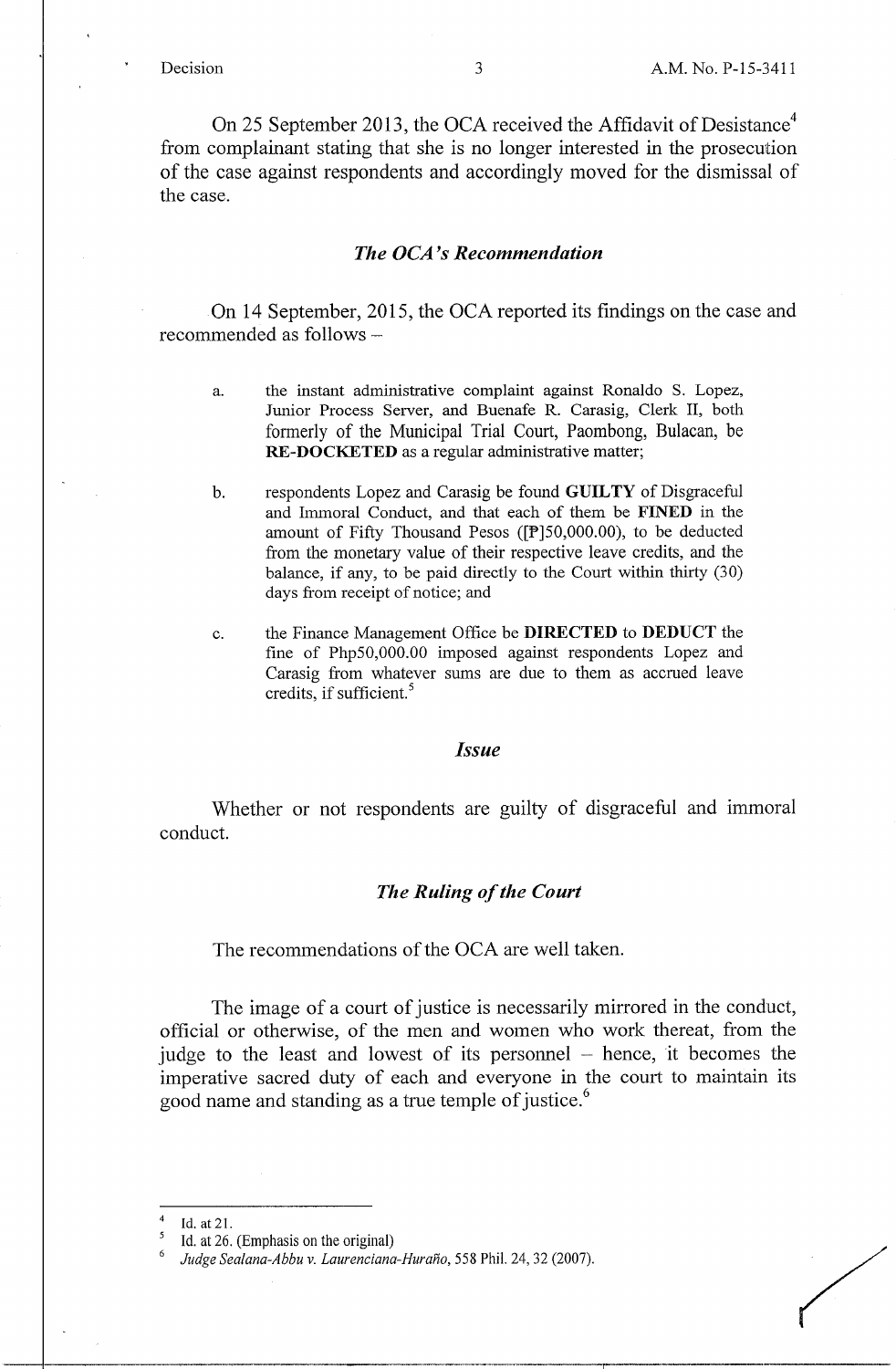Although every office in the government service is a public trust, no position exacts a greater demand for moral righteousness and uprightness from an individual than in the judiciary. That is why this Court has firmly laid down exacting standards of morality and decency expected of those in the service of the judiciary. Their conduct, not to mention behavior, is circumscribed with the heavy burden of responsibility, characterized by, among other things, propriety and decorum so as to earn and keep the public's respect and confidence in the judicial service. It must be free from any whiff of impropriety, not only with respect to their duties in the judicial branch but also to their behavior outside the court as private individuals. There is no dichotomy of morality; court employees are also judged by their private morals.<sup>7</sup> Regrettably, in this case, respondents fell short of the exacting standards required of them as employees of the court of justice by engaging in disgraceful and immoral conduct.

Immorality has been defined to include not only sexual matters but also "conduct inconsistent with rectitude, or indicative of corruption, indecency, depravity, and dissoluteness; or is willful, flagrant or shameless conduct showing moral indifference to opinions of respectable members of the community, and an inconsiderate attitude toward good order and public welfare."<sup>8</sup>

Without question, it is morally reprehensible for a married man to maintain an illicit affair with a woman not his wife, as it is equally disgraceful for a woman to engage in an amorous relationship with a married man. The actions of respondents do not only violate the moral standards expected of employees of the judiciary, but also desecrate the sanctity of the institution of marriage which this Court abhors and punishes.<sup>9</sup>

On several occasions,<sup>10</sup> the Court has held that an illicit affair constitutes disgraceful and immoral conduct and accordingly, subjected the respondent court employees to disciplinary action. The resignation of respondents from service does not render the administrative case against them moot and academic; neither does it free them from liability. The resignation of a public servant does not preclude the finding of administrative liability to which he or she shall still be answerable.<sup>11</sup> Cessation from office because of resignation does not warrant the dismissal of the administrative complaint filed while the respondent was still in the service.<sup>12</sup>

<sup>7</sup>*Elape v. Elape,* 574 Phil. 550, 554-555 (2008); citing *Acebedo v. Arquero,* 447 Phil. 76 (2003). 8 *Gabriel v. Ramos,* 708 Phil. 343, 349 (2013); *Jallorina v. Taneo-Regner,* 686 Phil. 285, 292 (2012);

Judge Sealana-Abbu v. Laurenciana-Huraño, supra note 6, at 33.<br><sup>9</sup> *Jallorina v. Taneo-Regner*, id.<br><sup>10</sup> Committee on Ethics and Special Concerns v. Naig, 765 Phil. 1 (2015); Banaag v. Espeleta, 677 Phil.

<sup>552 (2011);</sup> Elape v. Elape, supra note 7; Judge Sealana-Abbu v. Laurenciana-Huraño, supra note 6.<br>
<sup>11</sup> Babante-Caples v. Caples, 649 Phil. 1, 7 (2010).<br>
<sup>12</sup> Sps. Cabarloc v. Judge Cabusora, 401 Phil. 376, 385 (2000).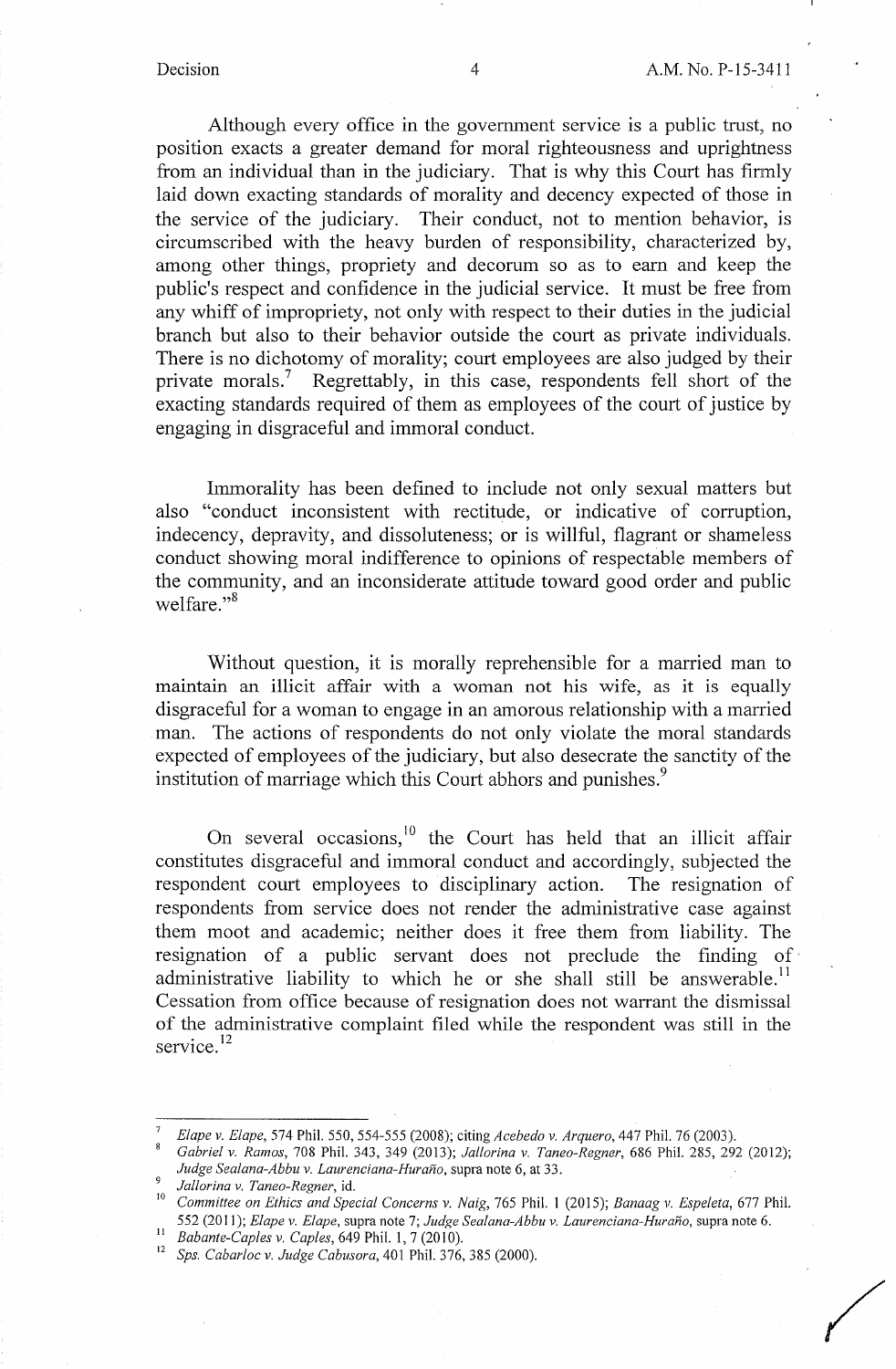/

In fact, as aptly ratiocinated by the OCA, the resignation of both respondents when the complaint was filed and their refusal to comment on the complaint and to refute the charges against them strongly manifest their guilt. In administrative proceedings, only substantial evidence, *i.e.,* that amount of relevant evidence that a reasonable mind might accept as adequate to support a conclusion, is required. The standard of substantial evidence is satisfied when there is reasonable ground to believe that the person indicted was responsible for the alleged wrongdoing or misconduct.<sup>13</sup> In this case, substantial evidence weighs against the respondents.

The OCA acted judiciously in proceeding with the prosecution of the case despite the filing of the affidavit of desistance by complainant. The affidavit of desistance executed by complainant stating that she is no longer interested in further prosecuting the case does not *ipso facto* warrant the dismissal of the case against respondents. Once administrative charges have been filed, this Court may not be divested of its jurisdiction to investigate and to ascertain the truth thereof. For it has an interest in the conduct of those in the service of the Judiciary and in improving the delivery of justice to the people, and its efforts in the direction may not be derailed by complainant's desistance from prosecuting the case she initiated.<sup>14</sup>

# *Penalty*

Under the Uniform Rules on Administrative Cases in the Civil Service Commission,<sup>15</sup> disgraceful and immoral conduct is a grave offense for which the penalty of suspension for six  $(6)$  months and one  $(1)$  day to one  $(1)$  year shall be imposed for the first offense and dismissal for the second.

In *Banaag v. Espeleta*,<sup>16</sup> in view of the resignation of the respondent court interpreter who was found guilty of disgraceful and immoral conduct, a fine in the amount of P50,000.00 was instead imposed for her infraction.

In this case, taking into account that respondents have resigned from the service, the imposition by the OCA of a fine in the amount of  $\mathbb{P}50,000.00$ for each respondent, is proper.

**WHEREFORE,** respondents Ronaldo S. Lopez and Buenafe R. Carasig are hereby found **GUILTY** of Disgraceful and Immoral Conduct and are each ordered to pay a **FINE** of P50,000.00 to be deducted from their respective accrued leave credits, while the balance shall be paid directly to the Court.

<sup>&</sup>lt;sup>13</sup> Babante-Caples v. Caples, supra note 11, at 5-6.<br><sup>14</sup> Cf. *Elape v. Elape*, supra note 7.<br><sup>15</sup> Section 52 A(15), Uniform Rules on Administrative Cases in the Civil Service.

Supra note 10.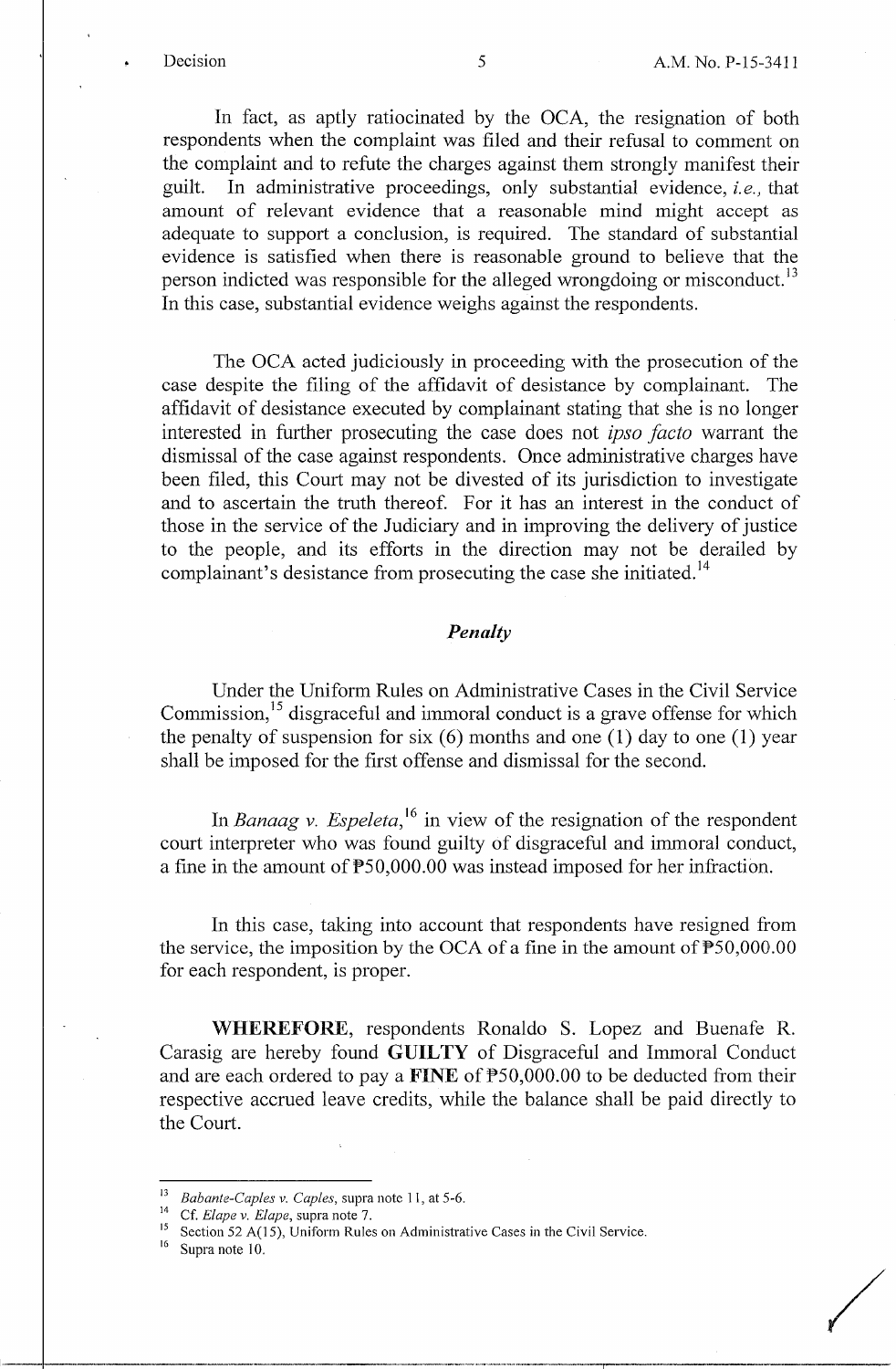**SO ORDERED.** 

**EDGARDO L. DELOS SANTOS** Associate Justice

**WE CONCUR:** 

DIOSDADOM. PERALTA Chief Justice

ESTELA M. PERI **AS-BERNABE** Associate Justice

MARVIC M.V.F. LEONEN  $\diagup$ Associate Justice

BENJAMIN S. CAGUIOA **RED AT R** Associate Justice

**TUNDO Associate Justice** 

n L A JOSE C. REÝÉS, JR.

Associate Justice

**RAMON** <del>L. HERNANDO</del>

Ssociate Justice

Associate Justice

**JAVIER** AMY Č

Associate Justice